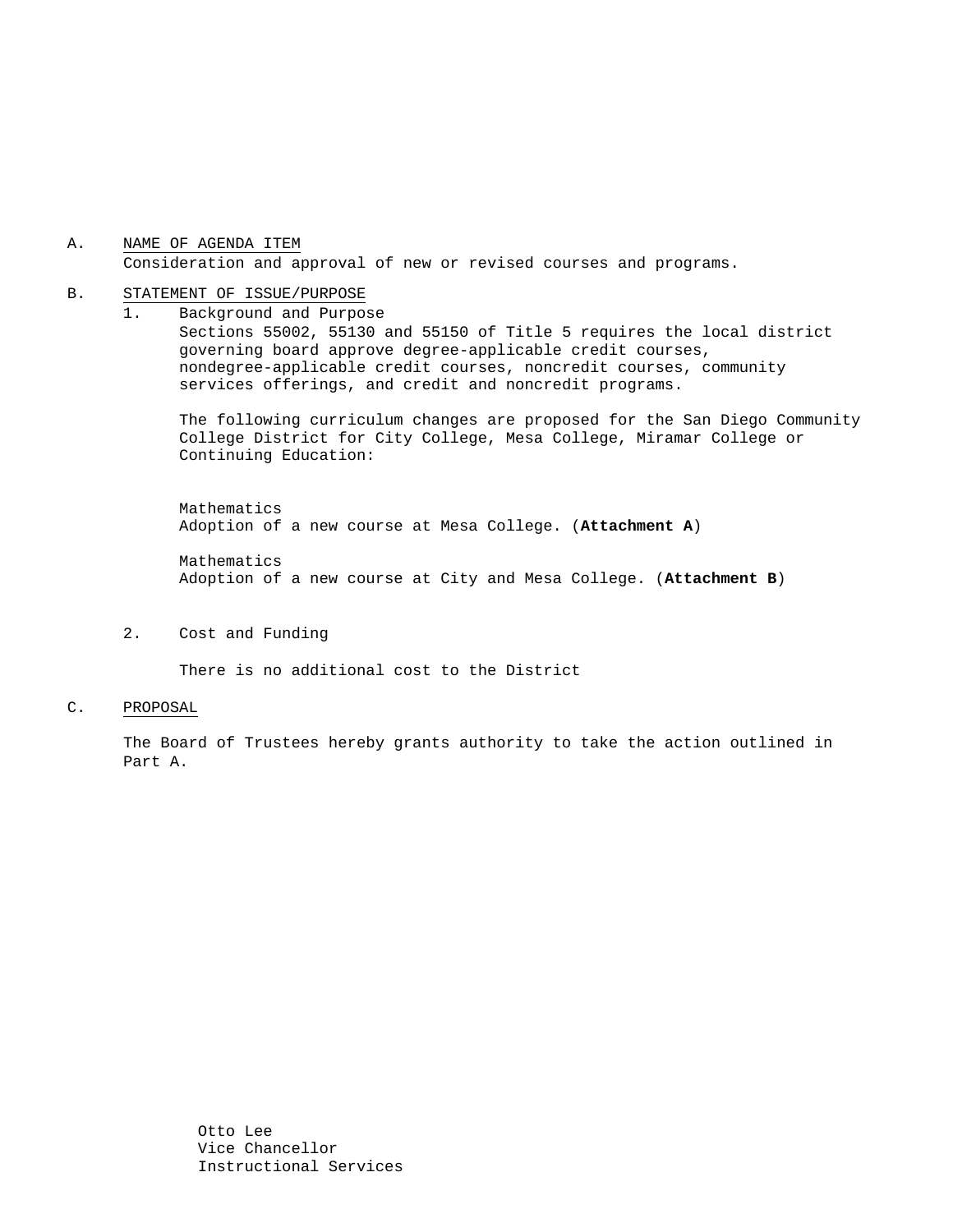# **ACTION**

Adoption of a new course at Mesa College.

Proposed course at Mesa College:

### **84 Practical Geometry**

### **3 hours lecture, 3 units Grade Only**

*Prerequisite:* Mathematics 46 with a grade of "C" or better, or equivalent or Assessment Skill Level M40.

*Advisory:* English 43 with a grade of "C" or better, or equivalent or Assessment Skill Level W4.

This course explores two and three-dimensional geometry through the use of transformations and constructions and proof. Students are also introduced to right triangle trigonometry. This course is designed for students who are earning an associate's degree and who are not planning to transfer to a four-year institution. (FT) Associate Degree Credit only and not Transferable.